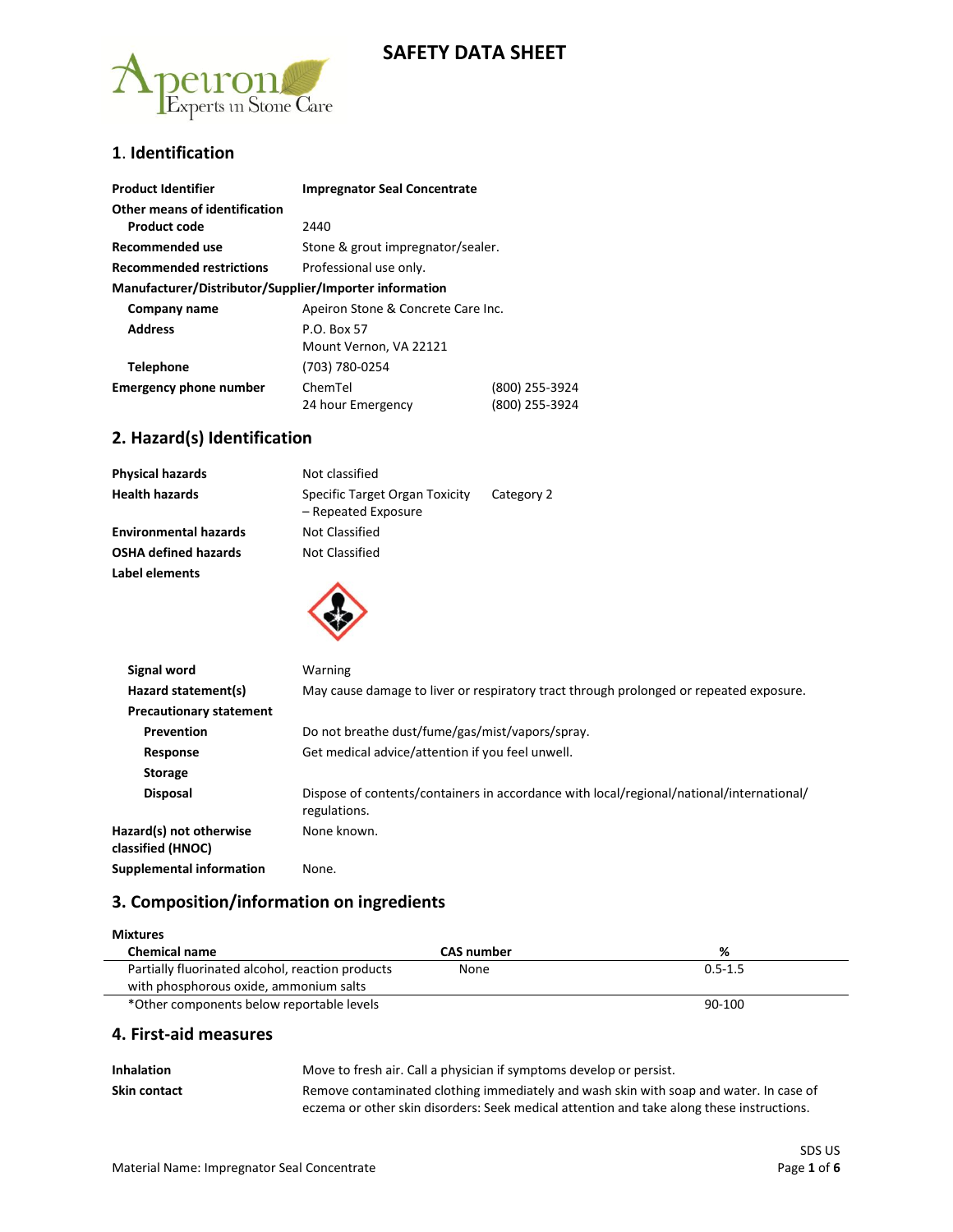| Eye contact                                                                  | Rinse with water. Get medical attention if irritation develops and persists                                                                                  |
|------------------------------------------------------------------------------|--------------------------------------------------------------------------------------------------------------------------------------------------------------|
| Ingestion                                                                    | Rinse mouth. Get medical attention if symptoms occur.                                                                                                        |
| Most important<br>symptoms/effects, acute and<br>delayed                     | Dermatitis. Rash. May cause an allergic skin reaction.                                                                                                       |
| Indication of immediate<br>medical attention and special<br>treatment needed | Provide general support measures and treat symptomatically. Keep victim under observation.<br>Symptoms may be delayed.                                       |
| <b>General information</b>                                                   | Ensure that medical personnel are aware of the material(s) involved, and take precautions to<br>protect themselves. Wash contaminated clothing before reuse. |

# **5. Fire-fighting measures**

| Suitable extinguishing media                                        | Water fog. Foam. Dry chemical powder. Carbon dioxide $(CO2)$ .                                |
|---------------------------------------------------------------------|-----------------------------------------------------------------------------------------------|
| Unsuitable extinguishing<br>media                                   | Do not use water jet as an extinguisher, as this will spread the fire.                        |
| Specific hazards arising from<br>the chemical                       | During fire, gases hazardous to health may be formed.                                         |
| Special protective equipment<br>and precautions for<br>firefighters | Self-contained breathing apparatus and full protecting clothing must be worn in case of fire. |
| <b>Fire-fighting</b><br>equipment/instructions                      | Move containers from fire area if you can do so without risk.                                 |
| <b>Specific methods</b>                                             | Use standard firefighting procedures and consider the hazards of other involved materials.    |
| <b>General fire hazards</b>                                         | No unusual fire or explosion hazards noted.                                                   |

### **6. Accidental release measures**

| Personal precautions,<br>protective equipment and<br>emergency procedures | Keep unnecessary personnel away. Keep people away from and upwind of spill/leak. Keep out<br>of low areas. Wear appropriate protective equipment and clothing during clean-up. Avoid<br>inhalation of vapors or mists. Do not touch damaged containers or spilled materials unless<br>wearing appropriate protective clothing. Ensure adequate ventilation. Local authorities should<br>be advised if significant spillages cannot be contained. For personal protection, see section 8<br>of the SDS. |
|---------------------------------------------------------------------------|--------------------------------------------------------------------------------------------------------------------------------------------------------------------------------------------------------------------------------------------------------------------------------------------------------------------------------------------------------------------------------------------------------------------------------------------------------------------------------------------------------|
| <b>Methods and materials for</b><br>containment and cleaning up           | This product is miscible in water.                                                                                                                                                                                                                                                                                                                                                                                                                                                                     |
|                                                                           | Large spills: Stop the flow of material, if this is without risk. Dike the spilled material, where<br>this is possible. Cover with plastic sheet to prevent spreading. Absorb in vermiculite, dry sand<br>or earth and place into containers. Prevent entry into waterways, sewer, basements or<br>confined areas. Following product recovery, flush area with water.                                                                                                                                  |
|                                                                           | Small spills: Wipe up with absorbent material (e.g. cloth, fleece). Clean surface thoroughly to<br>remove residual contamination.                                                                                                                                                                                                                                                                                                                                                                      |
|                                                                           | Never return spills to original container for re-use. For waste disposal, see section 13 of the<br>SDS.                                                                                                                                                                                                                                                                                                                                                                                                |
| <b>Environmental precautions</b>                                          | Avoid discharge into areas not consistent with package labeling.                                                                                                                                                                                                                                                                                                                                                                                                                                       |

# **7. Handling and storage**

| <b>Precautions for safe handling</b> | Avoid breathing mist or vapor. Avoid contact with eyes, skin, and clothing. Avoid prolonged<br>exposure. Provide adequate ventilation. Wear appropriate personal protective equipment.<br>Observe good industrial hygiene practices. |
|--------------------------------------|--------------------------------------------------------------------------------------------------------------------------------------------------------------------------------------------------------------------------------------|
| Conditions for safe storage,         | Store in original tightly closed container. Store away from incompatible materials (see section                                                                                                                                      |
| including any                        | 10 of the SDS).                                                                                                                                                                                                                      |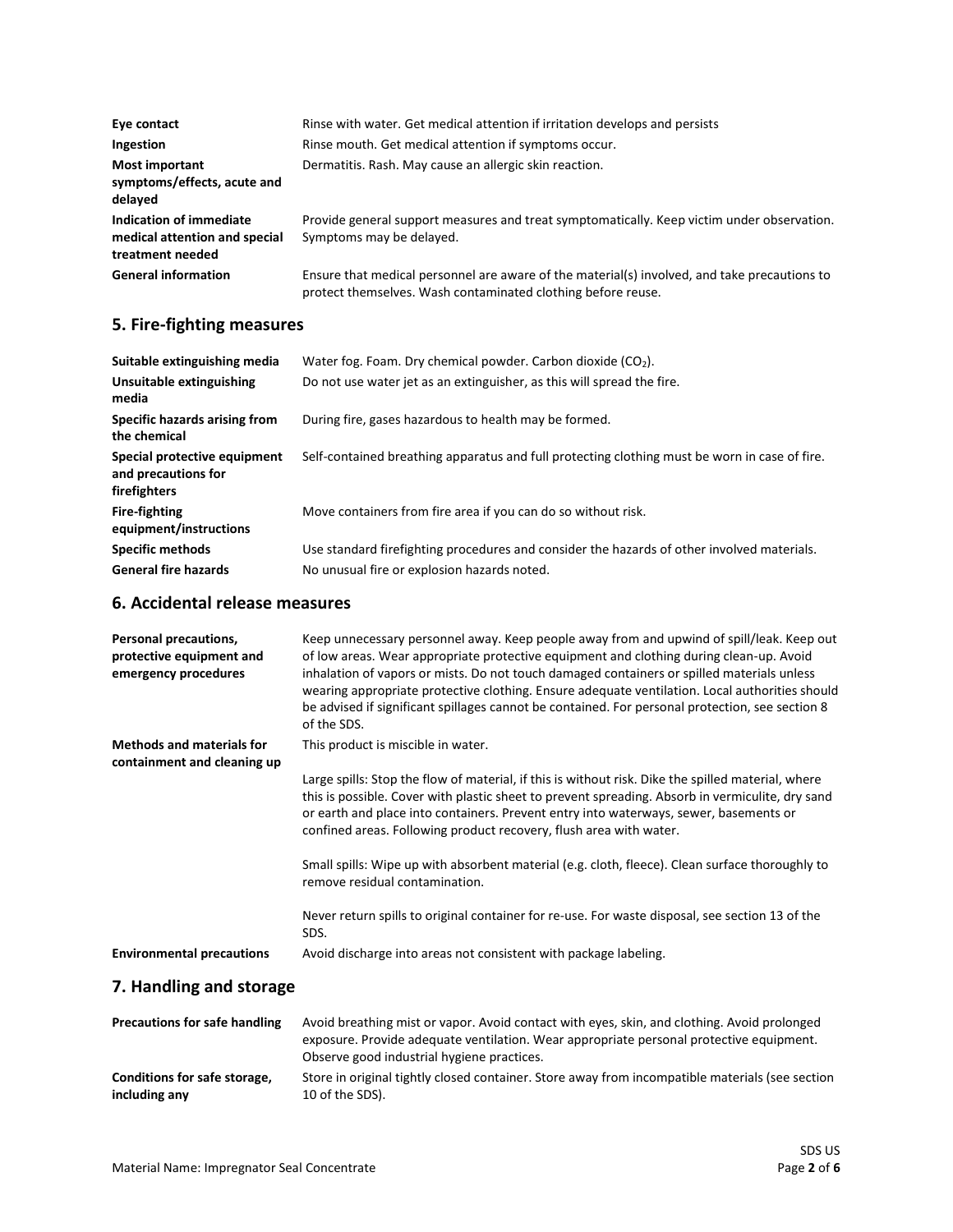**incompatibilities**

# **8. Exposure controls/personal protection**

#### **Occupational exposure limits**

None established.

#### **Biological limit values**

None established.

| Appropriate engineering<br>controls      | Good general ventilation (typically 10 air changes per hour) should be used. Ventilation rates<br>should be matched to conditions. If applicable, use process enclosures, local exhaust<br>ventilation, or other engineering controls to maintain airborne levels to an acceptable level. It<br>is recommended that users of this product perform a risk assessment to determine the<br>appropriate personal protective equipment. |
|------------------------------------------|------------------------------------------------------------------------------------------------------------------------------------------------------------------------------------------------------------------------------------------------------------------------------------------------------------------------------------------------------------------------------------------------------------------------------------|
|                                          | Individual protection measures, such as personal protective equipment                                                                                                                                                                                                                                                                                                                                                              |
| Eye/face protection                      | Avoid contact with eyes. Wear safety glasses with side shields (or goggles).                                                                                                                                                                                                                                                                                                                                                       |
| Skin protection                          |                                                                                                                                                                                                                                                                                                                                                                                                                                    |
| <b>Hand protection</b>                   | Wear appropriate chemical resistant gloves.                                                                                                                                                                                                                                                                                                                                                                                        |
| Other                                    | Wear appropriate chemical resistant clothing. Use of an impervious apron is recommended.                                                                                                                                                                                                                                                                                                                                           |
| <b>Respiratory protection</b>            | In case of insufficient ventilation, wear suitable respiratory equipment.                                                                                                                                                                                                                                                                                                                                                          |
| <b>Thermal hazards</b>                   | Wear appropriate thermal protective clothing, when necessary.                                                                                                                                                                                                                                                                                                                                                                      |
| <b>General hygiene</b><br>considerations | When using do not smoke or use chewing tobacco. Always observe good personal hygiene<br>measures, such as washing after handling the material and before eating, drinking, and/or<br>smoking. Routinely wash work clothing and protective equipment to remove contaminants.<br>Contaminated work clothing should not be allowed out of the workplace.                                                                              |

# **9. Physical and chemical properties**

| Appearance                       |                         |
|----------------------------------|-------------------------|
| <b>Physical State</b>            | Clear to cloudy liquid. |
| Color                            | Light amber.            |
| Odor                             | Characteristic.         |
| <b>Odor threshold</b>            | Not available.          |
| рH                               | $7-8$                   |
| Melting/freezing point           | Not available.          |
| Initial boiling point and        | 100°C (212°F)           |
| boiling range                    |                         |
| <b>Flash point</b>               | None                    |
| <b>Evaporation rate</b>          | Not available.          |
| Flammability                     | Not available.          |
| <b>Flammability Limits</b>       |                         |
| Upper                            | Not available.          |
| Lower                            | Not available.          |
| Vapor pressure                   | Not available.          |
| Vapor density                    | Not available.          |
| <b>Specific gravity</b>          | 1.01 estimated.         |
| Solubility in water              | Soluble.                |
| <b>Partition coefficient</b>     | Not available.          |
| (n-octanol/water)                |                         |
| <b>Auto-ignition temperature</b> | Not available.          |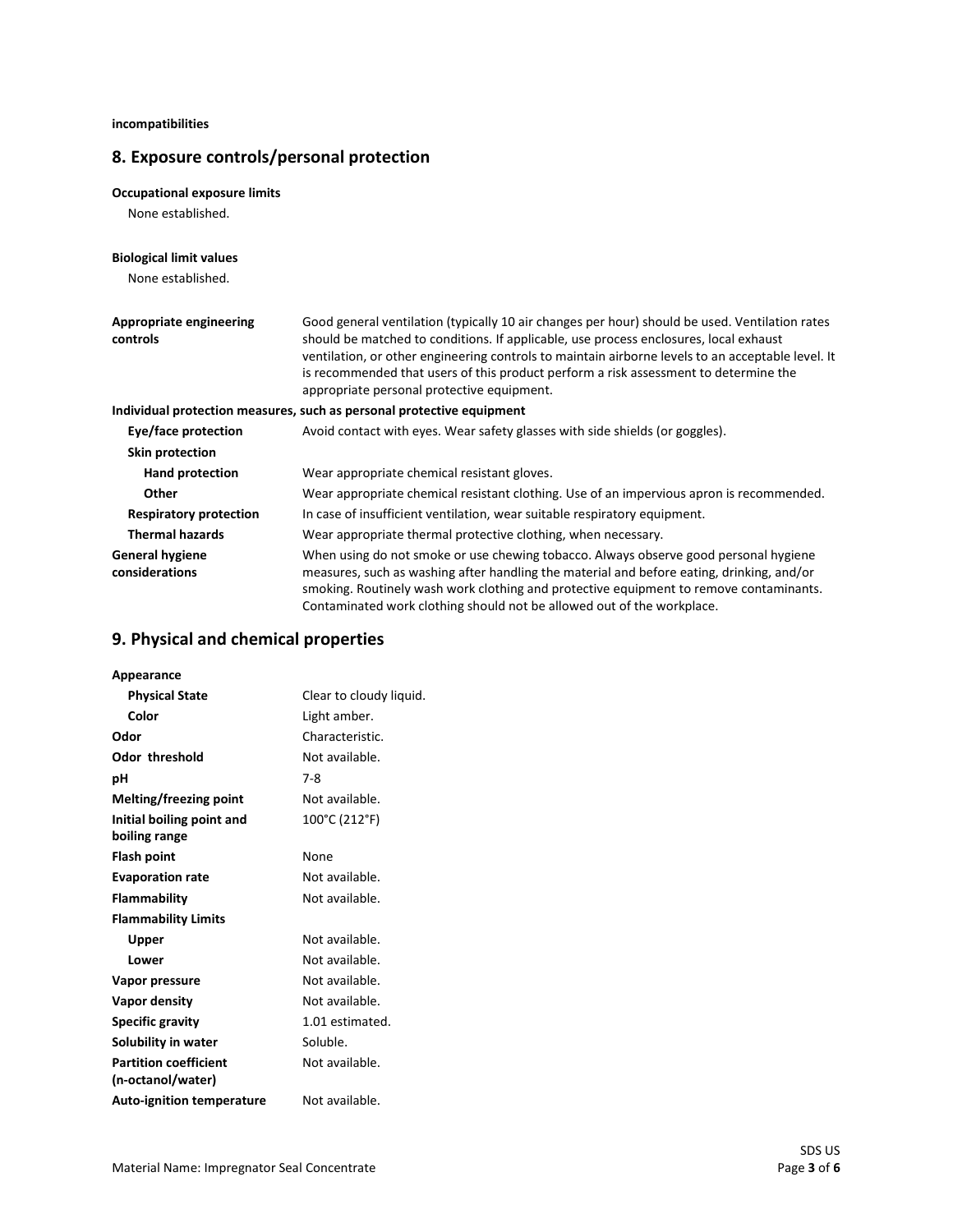| Decomposition temperature | >200°C (392°F) |
|---------------------------|----------------|
| <b>Viscosity</b>          | Not available. |

### **10. Stability and reactivity**

| Reactivity                                   | This product is stable and non-reactive under normal conditions of use.                  |
|----------------------------------------------|------------------------------------------------------------------------------------------|
| <b>Chemical stability</b>                    | Material is stable under normal conditions. Store in a cool dark place.                  |
| <b>Possibility of hazardous</b><br>reactions | Hazardous polymerization does not occur.                                                 |
| <b>Conditions to avoid</b>                   | To avoid thermal decomposition, do not overheat.                                         |
| Incompatible materials                       | None known.                                                                              |
| <b>Hazardous decomposition</b><br>products   | Incompletely burned carbon products, hydrogen fluoride, carbon monoxide, carbon dioxide. |

#### **11. Toxicological information**

| Information on likely routes of exposure                                           |                                                          |
|------------------------------------------------------------------------------------|----------------------------------------------------------|
| <b>Ingestion</b>                                                                   | Expected to be a low ingestion hazard.                   |
| <b>Inhalation</b>                                                                  | Prolonged inhalation may be harmful.                     |
| <b>Skin contact</b>                                                                | Expected to be a low skin contact hazard.                |
| Eye contact                                                                        | Direct contact with eyes may cause temporary irritation. |
| Symptoms related to the<br>physical, chemical and<br>toxicological characteristics | Dermatitis. Rash.                                        |
| <b>Acute toxicity</b>                                                              | Not classified.                                          |

| Product                                    | <b>Route and Species</b> | Test Results           |
|--------------------------------------------|--------------------------|------------------------|
| Impregnator Seal Concentrate (CAS mixture) |                          |                        |
| Acute                                      | LD50, Dermal, rat        | >5,000 mg/kg estimated |
|                                            | LD50, Oral, rat          | >5,000 mg/kg estimated |
| $\mathbf{a} = \mathbf{a} \cdot \mathbf{a}$ |                          |                        |

\*Estimates for product may be based on additional component data not shown

| <b>Skin corrosion/irritation</b>                      | Not classified.                                                             |
|-------------------------------------------------------|-----------------------------------------------------------------------------|
| Serious eye damage/<br>irritation                     | Not classified.                                                             |
| <b>Respiratory sensitization</b>                      | Not classified.                                                             |
| <b>Skin sensitization</b>                             | Not classified.                                                             |
| Germ cell mutagenicity                                | This product is not expected to cause mutagenic or genotoxic effects.       |
| Carcinogenicity                                       | This product is not considered to be a carcinogen.                          |
|                                                       | OSHA Specifically Regulated Substances (29 CFR 1910.1001-1050)              |
| Not Listed.                                           |                                                                             |
| Reproductive toxicity                                 | This product is not expected to case reproductive or developmental effects. |
| Specific target organ toxicity<br>- single exposure   | Not classified.                                                             |
| Specific target organ toxicity<br>- repeated exposure | Repeated exposure may cause damage to liver and/or respiratory tract.       |
| <b>Aspiration hazard</b>                              | Not available.                                                              |

### **12. Ecological information**

| Ecotoxicity |  |  |
|-------------|--|--|
|-------------|--|--|

**Example 20** This product is not classified as environmentally hazardous. However this does not exclude the possibility that large or frequent spills can have a harmful or damaging effect on the environment.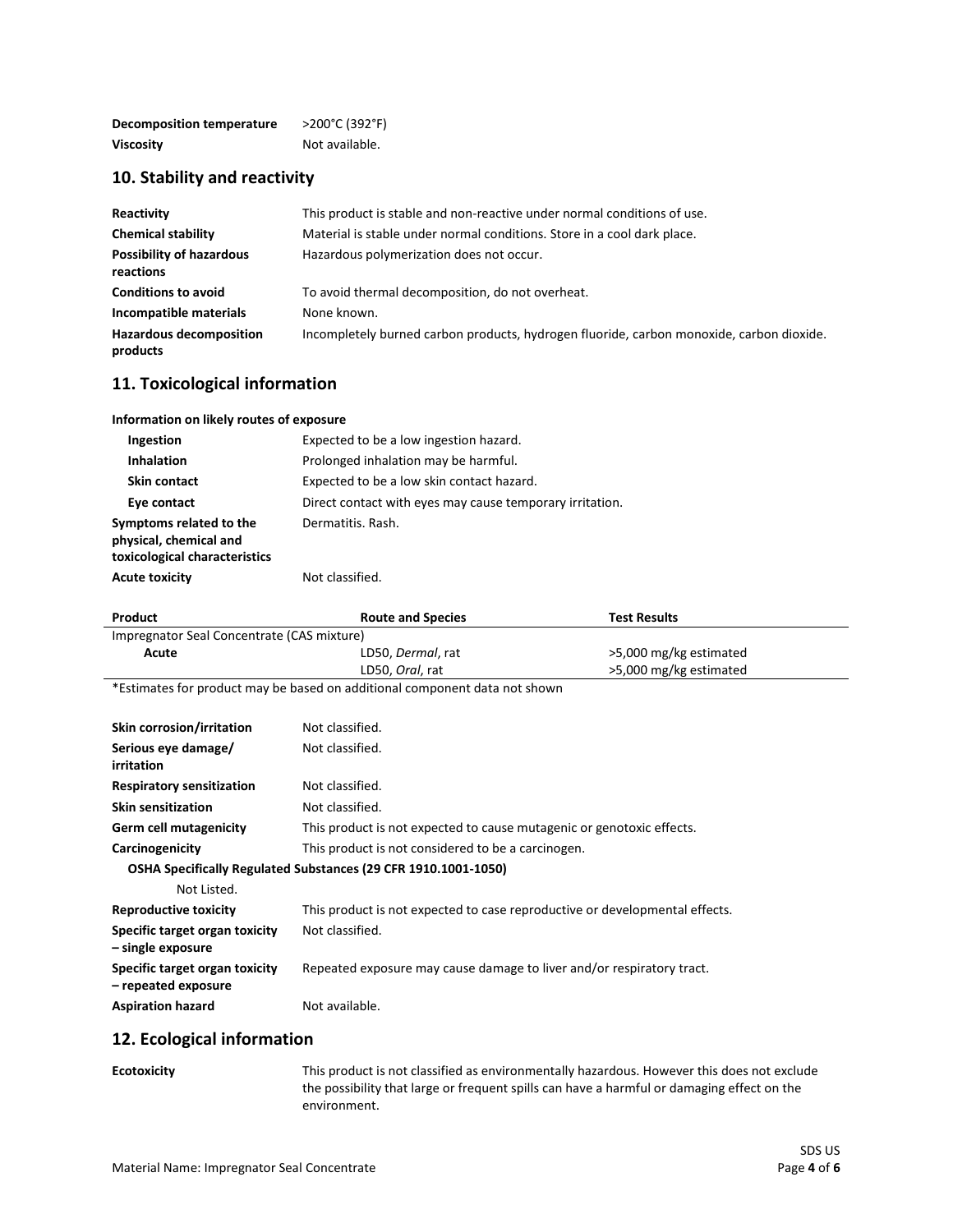| Product                                                                    | <b>Species</b> | EC <sub>50</sub>             |
|----------------------------------------------------------------------------|----------------|------------------------------|
| Impregnator Seal Concentrate (CAS mixture)                                 |                |                              |
| Aquatic                                                                    |                |                              |
| Crustacea                                                                  | Daphnia magna  | 248.85 mg/L, 48 hr estimated |
| *Estimates for product may be based on additional component data not shown |                |                              |

| Persistence and degradability    | No data available on the degradability of this product.                                                                                                                                    |
|----------------------------------|--------------------------------------------------------------------------------------------------------------------------------------------------------------------------------------------|
| <b>Bioaccumulative potential</b> | No data available.                                                                                                                                                                         |
| Mobility in soil                 | No data available.                                                                                                                                                                         |
| Other adverse effects            | No other adverse environmental effects (e.g. ozone depletion, photochemical ozone creation<br>potential, endocrine disruption, global warming potential) are expected from this component. |

# **13. Disposal considerations**

| <b>Disposal instructions</b>          | Collect and reclaim or dispose in sealed containers at licensed waste disposal site. Dispose of<br>contents/container in accordance with local/regional/national/international regulations.                             |
|---------------------------------------|-------------------------------------------------------------------------------------------------------------------------------------------------------------------------------------------------------------------------|
| Local disposal regulations            | Dispose in accordance with all applicable regulations.                                                                                                                                                                  |
| Hazardous waste code                  | The waste code should be assigned in discussion between the user, the producer and the<br>waste disposal company.                                                                                                       |
| Waste from residues/unused<br>product | Dispose of in accordance with local regulations. Empty containers or liners may retain some<br>product residues. This material and its container must be disposed of in a safe manner. (see:<br>Disposal instructions). |
| <b>Contaminated packaging</b>         | Empty containers should be taken to an approved waste handling site for recycling or<br>disposal. Since emptied containers may contain product residue, follow label warnings even<br>after container is emptied.       |

# **14. Transport information**

**DOT**

Not regulated as dangerous goods

# **15. Regulatory information**

| <b>US federal regulations</b>           |
|-----------------------------------------|
| SARA 302 Extremely hazardous substance  |
| Not listed.                             |
| SARA 304 Emergency release notification |
| Not listed.                             |
| <b>SARA 311/312 Hazard Categories</b>   |
| Immediate Hazard - Yes                  |
| Delayed Hazard – No                     |
| Fire Hazard – No                        |
| Pressure Hazard – No                    |
| Reactivity Hazard - No                  |
| SARA 313 (TRI reporting)                |
| Not listed.                             |